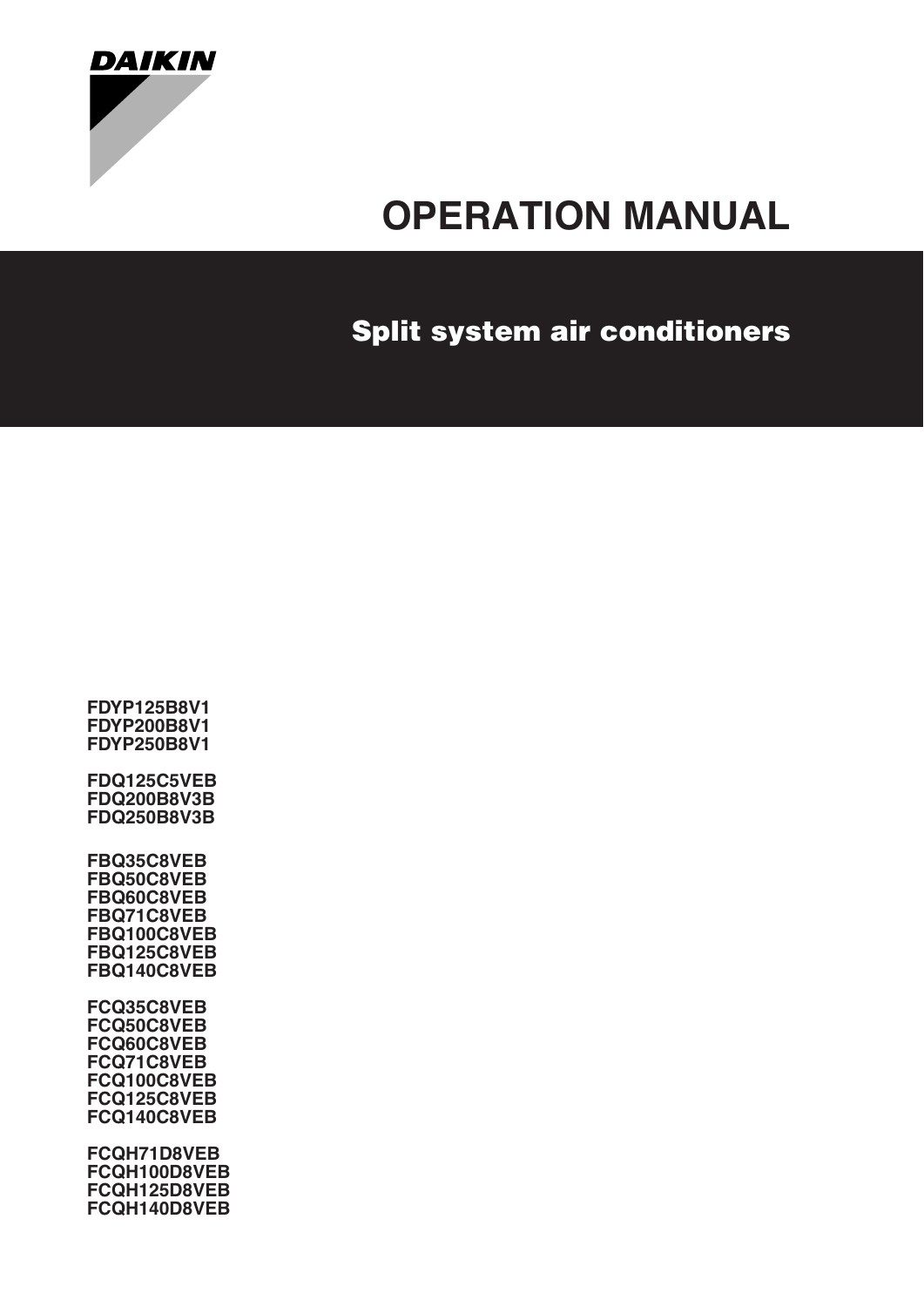<span id="page-1-2"></span>

<span id="page-1-1"></span>

| *IX                                                  |                                          | ⚠                      |             | $\mathcal{L}$<br><b>FR407C</b> | <b>CR410A</b> |  |
|------------------------------------------------------|------------------------------------------|------------------------|-------------|--------------------------------|---------------|--|
|                                                      |                                          | ∦°с                    | ss          | ∦∘c                            | ‼°c           |  |
| RR71-100-125                                         | °C DB<br>°C WB                           | 18-35<br>14-25         | ≤80%        |                                | $-15 - 46$    |  |
| RP200-250                                            | °C DB<br>°C WB                           | 18-35<br>14-24         |             | $-5 - 43$                      |               |  |
| RQ71-100-125                                         | °C DB<br>°C WB                           | 18-35<br>$12 - 25$     | $\leq 80\%$ |                                | $-5 - 46$     |  |
| RS50-60<br>RKS35-50-60<br>RXS35-50-60                | °C DB<br>$21 - 32$<br>°C WB<br>$14 - 23$ |                        | $\leq 80\%$ |                                | $-10 - 46$    |  |
| <b>3MKS50</b><br>4MKS58-75-90<br>3MXS52<br>4MXS68-80 | °C DB<br>°C WB                           | $21 - 32$<br>$14 - 23$ | ≤80%        |                                | $-10 - 46$    |  |
| RZQ(G)71-100-125-140                                 | °C DB<br>°C WB                           | 18-35<br>$12 - 28$     | $\leq 80\%$ |                                | $-15 - 50$    |  |
| RZQS(G)71-100-125-140                                | °C DB<br>°C WB                           | 18-35<br>14-28         | ≤80%        |                                | $-5 - 46$     |  |
| RZQ200-250                                           | °C DB<br>°C WB                           | 18-35<br>14-28         | ≤80%        |                                | $-5 - 46$     |  |



 $\Box$ 

 $\begin{array}{c|c} \bullet & \bullet & \bullet \\ \bullet & \bullet & \bullet \end{array}$ 

 $\hat{\mathbf{C}}$ 

<span id="page-1-0"></span>**A**

<span id="page-1-4"></span>





户



<span id="page-1-5"></span>













<span id="page-1-6"></span>

**4**

**2**

**3**

**6**



<span id="page-1-3"></span>

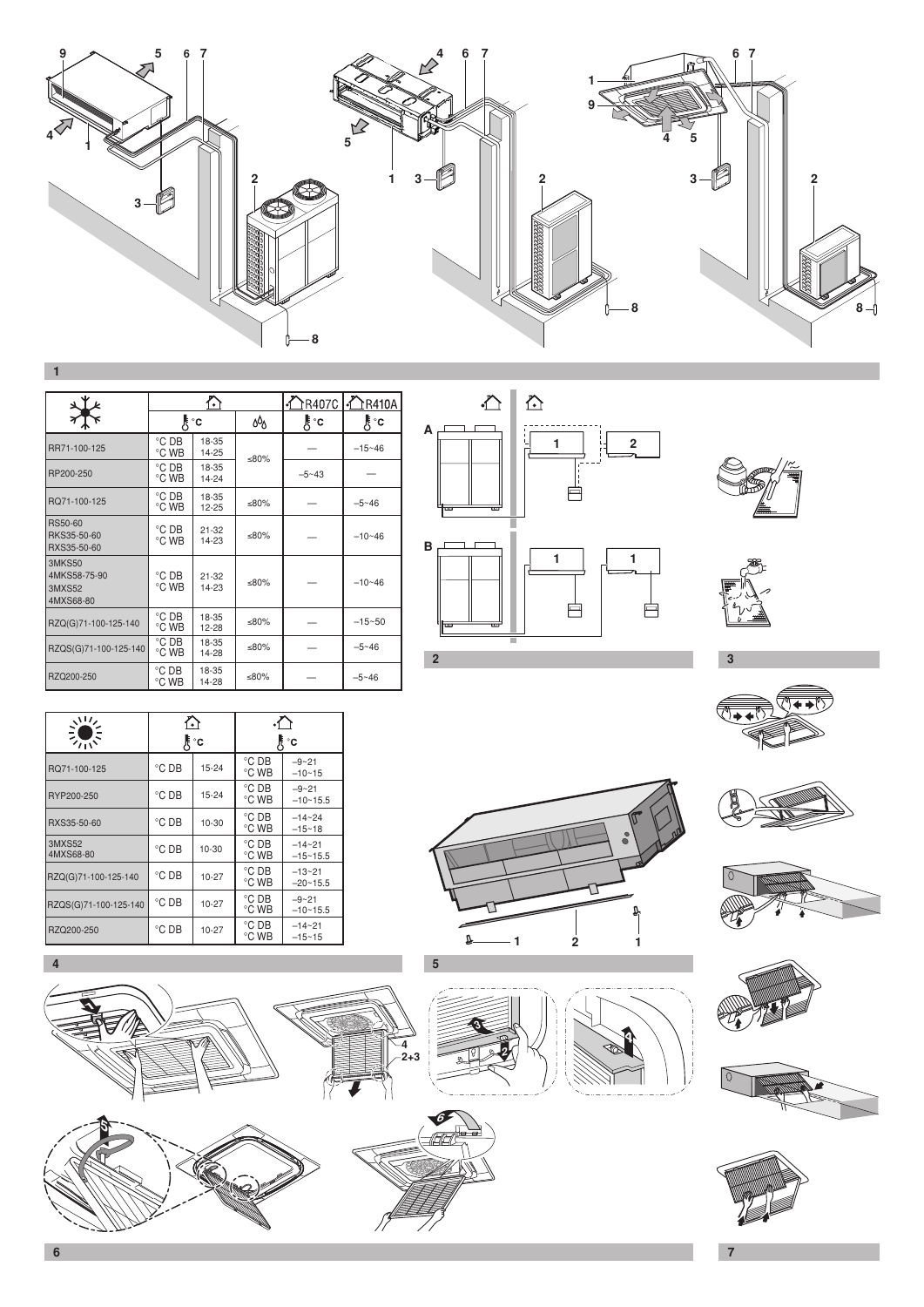FDYP125~250B8V1 FBQ35~140C8VEB FDQ125C5VEB FCQ35~140C8VEB<br>FDQ200+250B8V3B FCQH71~140D8VE FCQH71~140D8VEB

| <b>CONTENTS</b> | Page |
|-----------------|------|
|                 |      |
|                 |      |
|                 |      |
|                 |      |
|                 |      |
|                 |      |
|                 |      |
|                 |      |
|                 |      |
|                 |      |
|                 |      |

The English text is the original instruction. Other languages are translations of the original instructions.

THANK YOU FOR PURCHASING THIS DAIKIN AIR CONDITIONER. CAREFULLY READ THIS OPERATION MANUAL BEFORE USING THE AIR CONDITIONER. IT WILL TELL YOU HOW TO USE THE UNIT PROPERLY AND HELP YOU IF ANY TROUBLE OCCURS. AFTER READING THE MANUAL, FILE IT AWAY FOR FUTURE REFERENCE.

#### <span id="page-2-2"></span>**WHAT TO DO BEFORE OPERATION** [\(See figure 2\)](#page-1-0)

Ask your dealer for installation and re-installation of the air conditioner.

Incomplete installation performed by yourself may result in water leakage, electric shock and fire.

Be sure only to use accessories made by Daikin which are specifically designed for use with the equipment and have them installed by a professional.

This operation manual is for the following systems with standard control. Before initiating operation, contact your dealer for the operation manual that corresponds to your system.

If your installation has a customised control system, ask your dealer for the operation that corresponds to your system.

- **A** Pair system or simultaneous operation system
- **B** Multi system
- **1** Unit with remote controller
- **2** Unit without remote controller (When used as simultaneous operation)
- Heat pump type This system provides cooling, heating, automatic, and fan operation modes.
- Straight cooling type This system provides cooling, and fan operation modes.

# <span id="page-2-4"></span><span id="page-2-1"></span><span id="page-2-0"></span>**IMPORTANT INFORMATION REGARDING THE REFRIGERANT USED**

This product contains fluorinated greenhouse gases.

| Refrigerant type:<br>$GWP(1)$ value: | <b>R407C</b><br>1773.85 |
|--------------------------------------|-------------------------|
| Refrigerant type:                    | <b>R410A</b>            |
| $GWP(1)$ value:                      | 2087.5                  |

 $(1)$  GWP = global warming potential

Periodical inspections for refrigerant leaks may be required depending on European or local legislation. Please contact your local dealer for more information.

# <span id="page-2-3"></span>**SAFETY CONSIDERATIONS**

To gain full advantage of the air conditioner's functions and to avoid malfunction due to mishandling, we recommend that you read this instruction manual carefully before use.

The precautions described herein are classified as WARNING and CAUTION. They both contain important information regarding safety. Be sure to observe all precautions without fail.



# **WARNING**

If the warning is not observed, it may cause serious casualties.

**CAUTION**

If the caution is not observed, it may cause injury or damage to the equipment.

After reading, keep this manual in a convenient place so that you can refer to it whenever necessary. If the equipment is transferred to a new user, be sure also to hand over the manual.

#### Warning

- Be aware that prolonged, direct exposure to cool or warm air from the air conditioner, or to air that is too cool or too warm can be harmful to your physical condition and health.
- When the air conditioner is malfunctioning (giving off a burning odour, etc.) turn off power to the unit and contact your local dealer. Continued operation under such circumstances may result in a failure, electric shocks or fire hazards.
- Do not attempt to install or repair the air conditioner yourself. Improper workmanship may result in water leakage, electric shocks or fire hazards. Please contact your local dealer or qualified personnel for installation and maintenance work.
- Do not place objects, including rods, your fingers, etc., in the air inlet or outlet. Injury may result due to contact with the air conditioner's highspeed fan blades.
- Consult your local dealer regarding what to do in case of refrigerant leakage. When the air conditioner is to be installed in a small room, it is necessary to take proper measures so that the amount of any leaked refrigerant does not exceed the concentration limit in the event of a leakage. Otherwise, this may lead to an accident due to oxygen depletion.
- Contact professional personnel about attachment of accessories and be sure to use only accessories specified by the manufacturer. If a defect results from your own workmanship, it may result in water leaks, electric shock or fire.
- Consult your local dealer regarding relocation and reinstallation of the air conditioner. Improper installation work may result in leakage, electric shocks or fire hazards.
- Beware of fire in case of refrigerant leakage.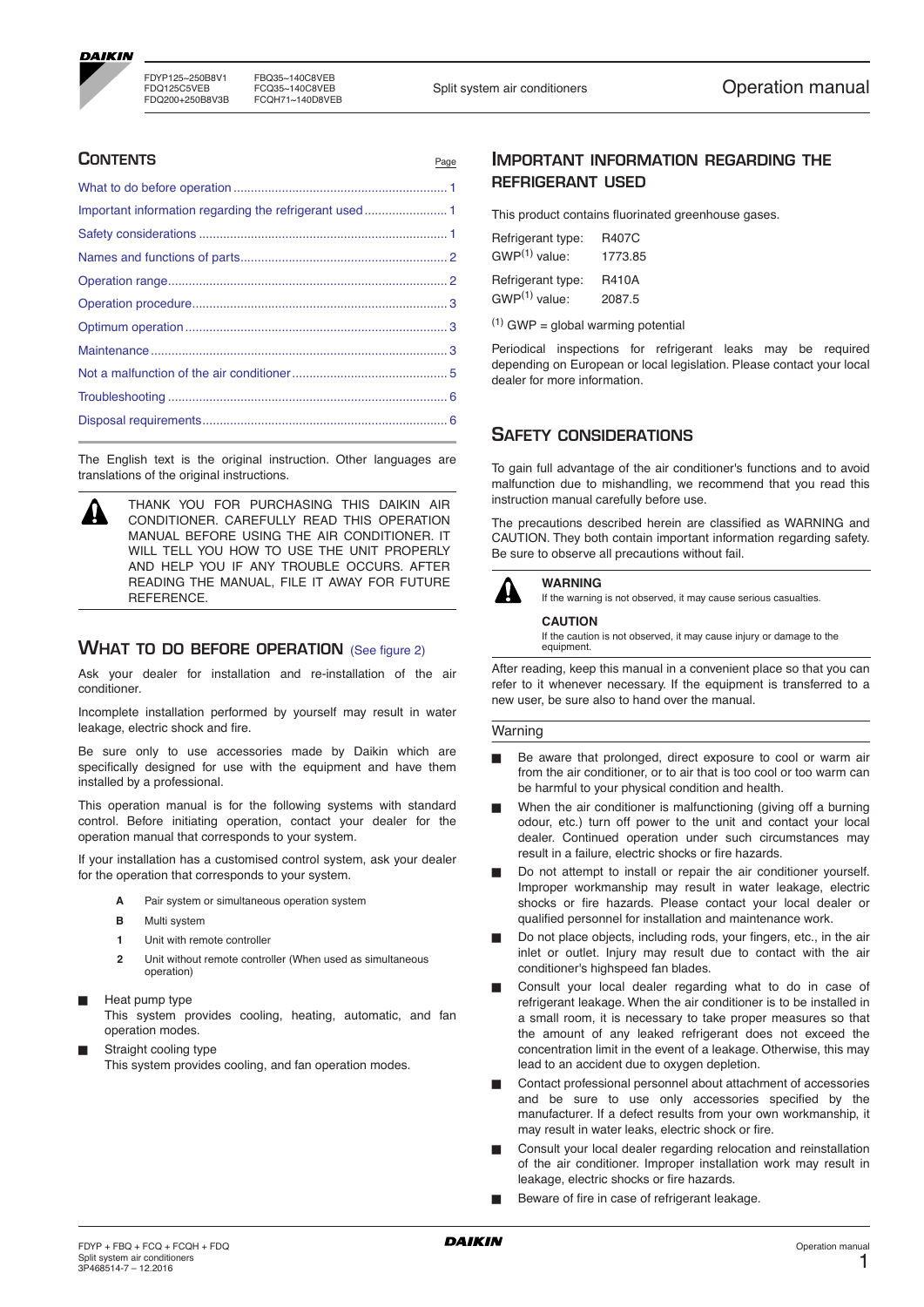If the air conditioner is not operating correctly, i.e. not generating cool or warm air, refrigerant leakage could be the cause. Consult your dealer for assistance. The refrigerant within the air conditioner is safe and normally does not leak. However, in the event of a leakage, contact with a naked burner, heater or cooker may result in generation of noxious gas. Do not longer use the air conditioner until a qualified service person confirms that the leakage has been repaired.

Be sure to use fuses with the correct ampere reading. Do not use improper fuses, copper or other wires as a substitute, as this may result in electric shock, fire, injury or damage to the unit.

#### Caution

- Do not use the air conditioner for purposes other than those for which it is intended. Do not use the air conditioner for cooling precision instruments, food, plants, animals or works of art as this may adversely affect the performance, quality and/or longevity of the object concerned.
- Do not remove the outdoor unit's fan guard. The guard protects against the unit's highspeed fan, which may cause injury.
- To avoid oxygen depletion, ensure that the room is adequately ventilated if equipment such as a burner is used together with the air conditioner.
- After prolonged use, check the unit stand and its mounts for damage. If left in a damaged condition, the unit may fall and cause injury.
- Do not place flammable sprays or operate spray containers near the unit as this may result in fire.
- Before cleaning, be sure to stop unit operation, turn the breaker off and remove the power cord. Otherwise, an electric shock and injury may result.
- To avoid electric shocks, do not operate with wet hands.
- Do not place objects that are susceptible to moisture directly beneath the indoor or outdoor units. Under certain conditions, condensation on the main unit or refrigerant pipes, air filter dirt or drain blockage may cause dripping, resulting in fouling or failure of the object concerned.
- Do not place burners or heaters in places exposed to the air flow from the unit as this may impair combustion of the burner or heater.
- Do not allow children to climb on the outdoor unit and avoid placing objects on the unit. Injury may result if the unit becomes loose and falls.
- Do not expose plants or animals directly to air flow from the unit as this may cause adverse effects.
- Do not wash the air conditioner with water, as this may result in electric shocks or fire.
- This appliance is not intended for use by persons, including children, with reduced physical, sensory or mental capabilities, or lack of experience and knowledge, unless they have been given supervision or instruction concerning use of the appliance by a person responsible for their safety. Children should be supervised to ensure that they do not play

with the appliance.

- Children should be supervised to ensure that they do not play with the unit or its remote controller. Accidental operation by a child may result in impairment of bodily functions and harm health.
- Consult your dealer regarding cleaning the inside of the air conditioner. Improper cleaning may cause breakage of plastic parts, water leakage and other damage as well as electric shocks.
- To avoid injury, do not touch the air inlet or aluminium fins of the unit.
- Do not place objects in direct proximity of the outdoor unit and do not let leaves and other debris accumulate around the unit.
- Leaves are a hotbed for small animals which can enter the unit. Once in the unit, such animals can cause malfunctions, smoke or fire when making contact with electrical parts.

# <span id="page-3-0"></span>**NAMES AND FUNCTIONS OF PARTS** [\(See figure 1\)](#page-1-2)

- **1** Indoor unit
- **2** Outdoor unit
- **3** Remote controller
- **4** Inlet air
- **5** Discharged air
- **6** Refrigerant piping, connection electric wire
- **7** Drain pipe
- **8** Ground wire
- Wire to ground outdoor unit to prevent electric shocks.
- **9** Suction grille and air filter

**NOTE** These units can be controlled by a remote controller. Refer to the manual of the remote controller for more **C** information.

> Never press the button of the remote controller with a hard pointed object. The remote controller may get damaged.

> Never pull or twist the electric wire of a remote controller. It may cause the unit to malfunction.

> Never touch the internal parts of the controller. Do not remove the front panel. Some parts inside are dangerous to touch and a machine trouble may happen. For checking and adjusting the internal parts, contact your dealer.

> Do not wipe the controller operation panel with benzene, thinner, chemical dust cloth, etc.

> The panel may get discolored or the coating may peel off. If it is very dirty, soak a cloth in water-diluted neutral detergent, squeeze it well and wipe the panel clean. Wipe it with another dry cloth.

# <span id="page-3-1"></span>**OPERATION RANGE** [\(See figure 4\)](#page-1-1)

If operating outside the following conditions, safety devices may activate, rendering the air conditioner inoperable or may cause the indoor unit to sweat.

The setting temperature range of the remote controller is 16°C–32°C.

(DB=dry bulb, WB=wet bulb,  $\frac{1}{2}$  =cooling,  $\frac{1}{2}$  =heating,  $\frac{1}{2}$ =indoor, =outdoor, **f** °**C**=temperature, <sup>60</sup>0=humidity)

#### **Precautions for group control system or two remote controller control system**

This system provides two other control systems beside individual control (one remote controller controls one indoor unit) system. Confirm the following if your unit is of the following control system type.

Group control system

One remote controller controls up to 16 indoor units. All indoor units are equally set.

- Two remote controller control system
- Two remote controllers control one indoor unit (In case of group control system, one group of indoor units). The unit is individually operated.

**NOTE** Contact your dealer in case of changing the **E** combination or setting of group control and two remote controller control systems.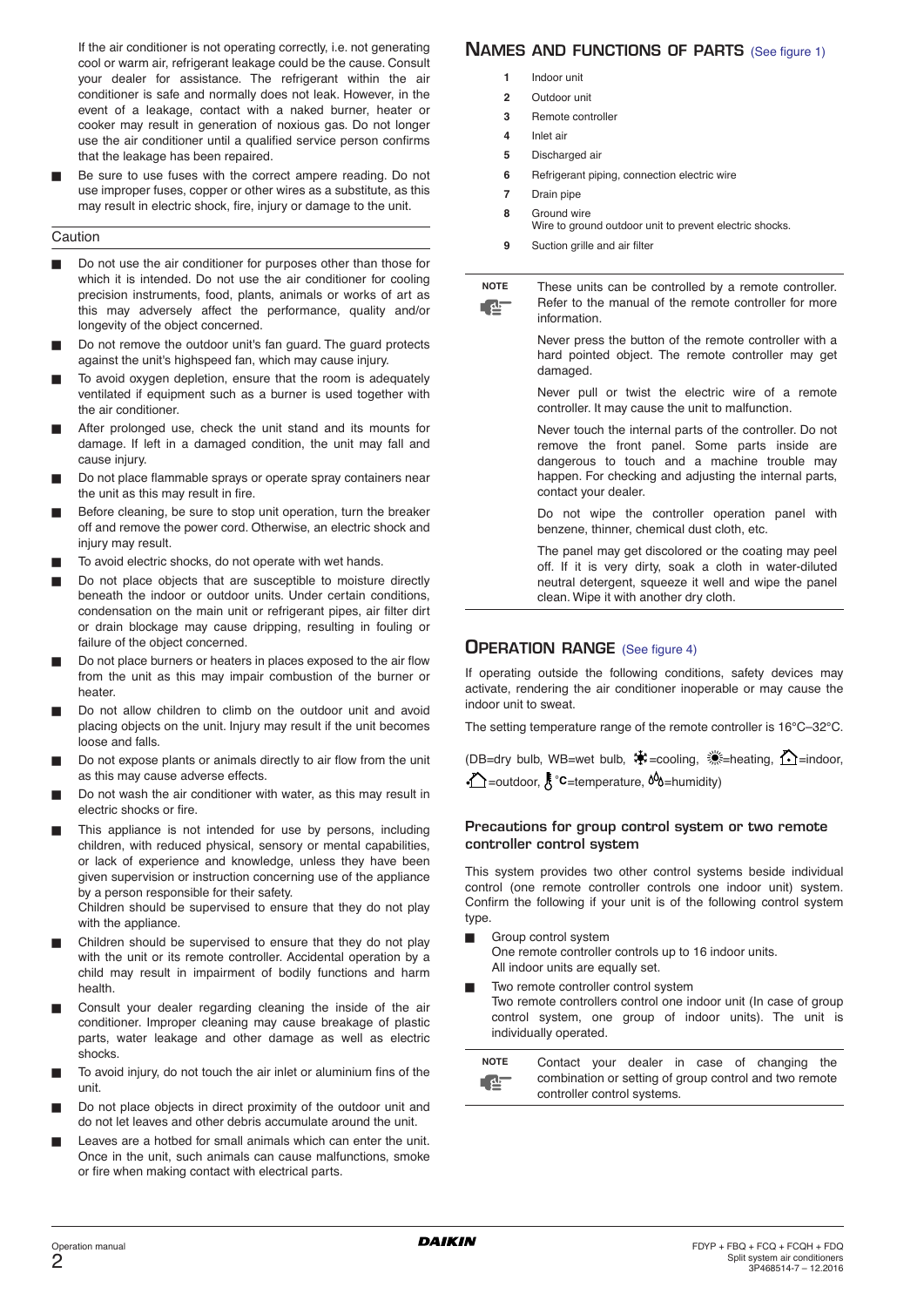# <span id="page-4-0"></span>**OPERATION PROCEDURE**



**NOTE** Set the temperature within the ranges mentioned under ["Operation range" on page 2.](#page-3-1) ┎┍╤

# <span id="page-4-1"></span>**OPTIMUM OPERATION**

Observe the following precautions to ensure the system operates properly.

Fully use the function of air flow direction adjustment.

As cold air gathers on the floor and warm air gathers against the ceiling, it is recommended to set the air flow direction during cooling or dry operation parallel to the ceiling and to set it downwards during heating operation.

Beware on the other hand, to avoid direct air flow to room inhabitants.

- Adjust the room temperature properly for a comfortable environment. Avoid excessive heating or cooling. Notice that it may take some time for the room temperature to reach the set temperature. Consider therefore to take advantage of the timer setting possibilities.
- Prevent direct sunlight from entering a room during cooling operation by using curtains or blinds.
- Ventilate the room regularly. Using the unit for long periods of time requires attentive ventilation of the room.
- Do not operate the air conditioner when using a room fumigation-type insecticide. Failure to observe this could cause the chemicals to become deposited in the unit, which could endanger the health of those

who are hypersensitive to chemicals. Keep doors and windows closed. If the doors and windows

- remain open, room air will flow out and decrease the effect of cooling and heating.
- Never place objects near the air inlet and the air outlet of the unit. It may retard effectiveness or cause operation to stop.
- Turn off the main power supply switch when not using for long periods of time. Electricity is consumed as long as the switch is on. Turn off the main power supply switch in order to save energy. Turn on the main power supply switch 6 hours before restarting operation in order to ensure smooth operation. (Refer to ["Maintenance" on page 3.](#page-4-2))
- $R_{\text{min}}$  When the display shows " $\overrightarrow{m}$ . (TIME TO CLEAN AIR FILTER), have a qualified service person to clean the filters. (Refer to ["Maintenance" on page 3.](#page-4-2))



Do not use the air conditioner for other purposes.

In order to avoid any quality deterioration, do not use the unit for cooling precision instruments, food, plants, animals or works of art.

# <span id="page-4-2"></span>**MAINTENANCE**

# **CAUTION**

- Only a qualified service person is allowed to perform maintenance.
- Before obtaining access to terminal devices, all power supply circuits must be interrupted.
- To clean the air conditioner or air filter, be sure to stop operation and turn all power supplies off. Otherwise, an electric shock and injury may result.
- Do not wash the air conditioner with water. Doing so may result in an electric shock.
- Be careful with scaffoldings. Caution must be exercised when working in high places.
- After a long use, check the unit stand and fitting for damage. If damaged, the unit may fall and cause injury.
- Do not touch the heat exchanger fins. The fins are sharp and could result in cutting injuries.
- When cleaning the heat exchanger, be sure to remove the control box, fan motor, drain pump and float switch. Water or detergent may deteriorate the insulation of electronic components and result in burnout of these components.

#### **Caution for drain socket**

Do not remove the drain pipe plug. Water might leak out.

The drain outlet is only used to discharge water if the drain pump is not used or before maintenance. Gently put in and out the drain plug. Excessive force may deform the drain socket of the drain pan.

Pulling out the plug



Do not wiggle the plug up and down

Pushing in the plug

screwdriver

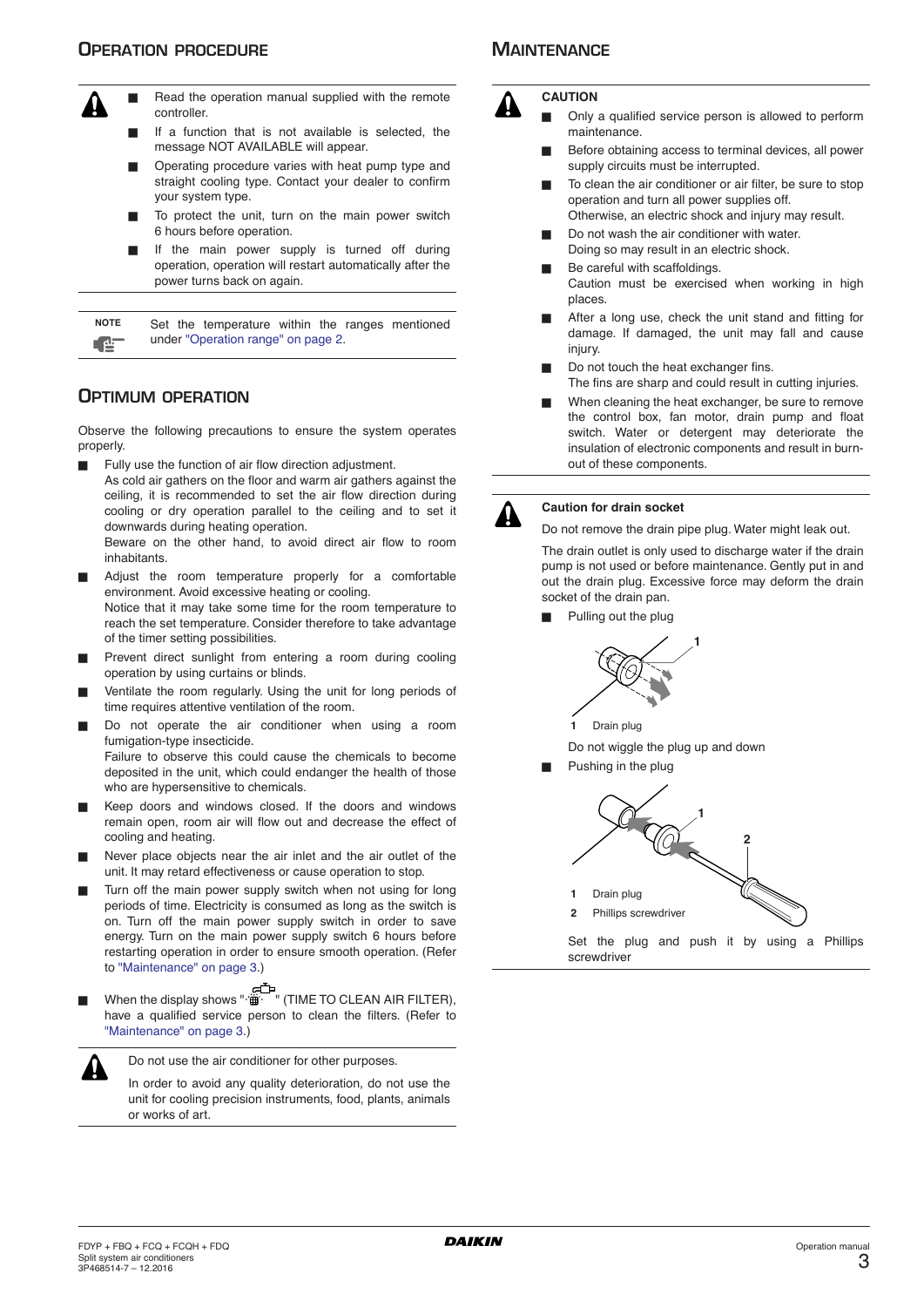#### <span id="page-5-0"></span>**How to clean the air filter**

Clean the air filter when the display shows ".  $\overline{H}^{\overline{L}_{\overline{L}^{\overline{L}}}}$ " (TIME TO CLEAN AIR FILTER).

Increase the frequency of cleaning if the unit is installed in a room where the air is extremely contaminated.

(As a yardstick for yourself, consider cleaning the filter once half a year.)

If the dirt becomes impossible to clean, change the air filter. (Air filter for exchange is optional.)



**NOTE** Do not wash the air filter with hot water of more than 50°C. Doing so may result in discoloration and/or deformation.

> Do not expose the unit to fire. Doing so may result in burning.

#### For FCQ and FCQH units [\(See figure 6\)](#page-1-3)

- **1** Open the suction grille (action 1 in the illustration). Push both levers simultaneously in the direction of the arrow as indicated in the illustration and carefully lower the grille. (Identical procedure for closing.)
- **2** Remove the air filter (actions 2 to 4 in the illustration). Pull the air filter clip on both the bottom left and the right side of the filter toward you, and detach the filter.
- **3** Clean the air filter. (Refer to [figure 3](#page-1-4)) Use vacuum cleaner or wash the air filter with water. When the air filter is very dirty, use soft brush and neutral detergent.
- **4** Remove water and dry in the shade.
- **5** Install the air filter back in place (perform actions 2 to 4 in the illustration in reverse order).

Attach the air filter to the suction grille by hanging it over the projected portion above the suction grille.

Press the bottom of the air filter against the projections on the bottom of the grille to snap the air filter into its place.

- **6** Close the suction grille by performing procedure step 1 in reverse order.
- **7** After turning on the power, press the FILTER SIGN RESET button.

The "TIME TO CLEAN AIR FILTER" display vanishes.

#### For FBQ and FDQ125C5VEB units [\(See figure 7\)](#page-1-5)

**1** Open the suction grille. (Only for bottom suction.) Slide both knobs simultaneously as shown and then pull them downward.

If chains are present, unhook the chains.

**2** Remove the air filters.

Remove the air filters by pulling its cloth upward (rear suction) or backward (bottom suction).

**3** Clean the air filter. (Refer to [figure 3](#page-1-4))

Use vacuum cleaner or wash the air filter with water. When the air filter is very dirty, use soft brush and neutral detergent. Remove water and dry in the shade.

**4** Fix the air filter.

Align the two hanger brackets and push the two clips in their place (pull the cloth if necessary, rear, bottom suction). Confirm that the four hangers are fixed.

- **5** Shut the air inlet grille. (Only for bottom suction.)
- **6** After turning on the power, press FILTER SIGN RESET button. The "TIME TO CLEAN AIR FILTER" display is turned off.

#### For FDYP and FDQ200+250B8V3B units [\(See figure 5\)](#page-1-6)

- **1** Remove the screws from the bottom of the filter frame and remove the filter frame downwards.
- **2** Clean the air filter. (Refer to [figure 3\)](#page-1-4)

Use compressed air for blowing dust particles of the filter. When the air filter is very dirty, use soft brush and neutral detergent or wash with hot (30-40°C) water if needed. Do not rub or wring.

- **3** Remove water and dry in the shade.
- **4** Fix the air filter. Put the air filter frame back in its position and fix firmly with the screws.

#### **How to clean the suction grille**

[\(See figure 6\)](#page-1-3) (For FCQ and FCQH units only)

- **1** Open the suction grille (action 1 in the illustration). Refer to procedure step 1 in ["How to clean the air filter" on](#page-5-0) [page 4](#page-5-0).
- **2** Detach the suction grille (actions 5 to 6 in the illustration). First detach the 2 strings from the pins of the decoration panel. Hold the suction grille open at 45 degrees and lift it upward to unhook it from the decoration panel.
- **3** Remove the air filter (actions 2 to 4 in the illustration). Refer to procedure step 2 in ["How to clean the air filter" on](#page-5-0) [page 4](#page-5-0).
- **4** Clean the suction grille.

Wash with a soft bristle brush and neutral detergent or water, and dry thoroughly.

**NOTE** When the suction grille is very dirty, use a typical kitchen cleaner and let it sit for about 10 minutes. 1. 25 Then, wash it with water.

Do not wash the suction grille with hot water of more than 50°C. Doing so may result in discoloration and/or deformation.

- **5** Install the air filter back in place (perform actions 2 to 4 in the illustration in reverse order).
- **6** Reattach the suction grille by performing procedure step 2 in reverse order (perform actions 5 to 6 in the illustration in reverse order).
- **7** Close the suction grille by performing procedure step 1 in reverse order.

#### **How to clean air outlet and outside panels**

- Clean with soft cloth.
- When it is difficult to remove stains, use water or neutral detergent.

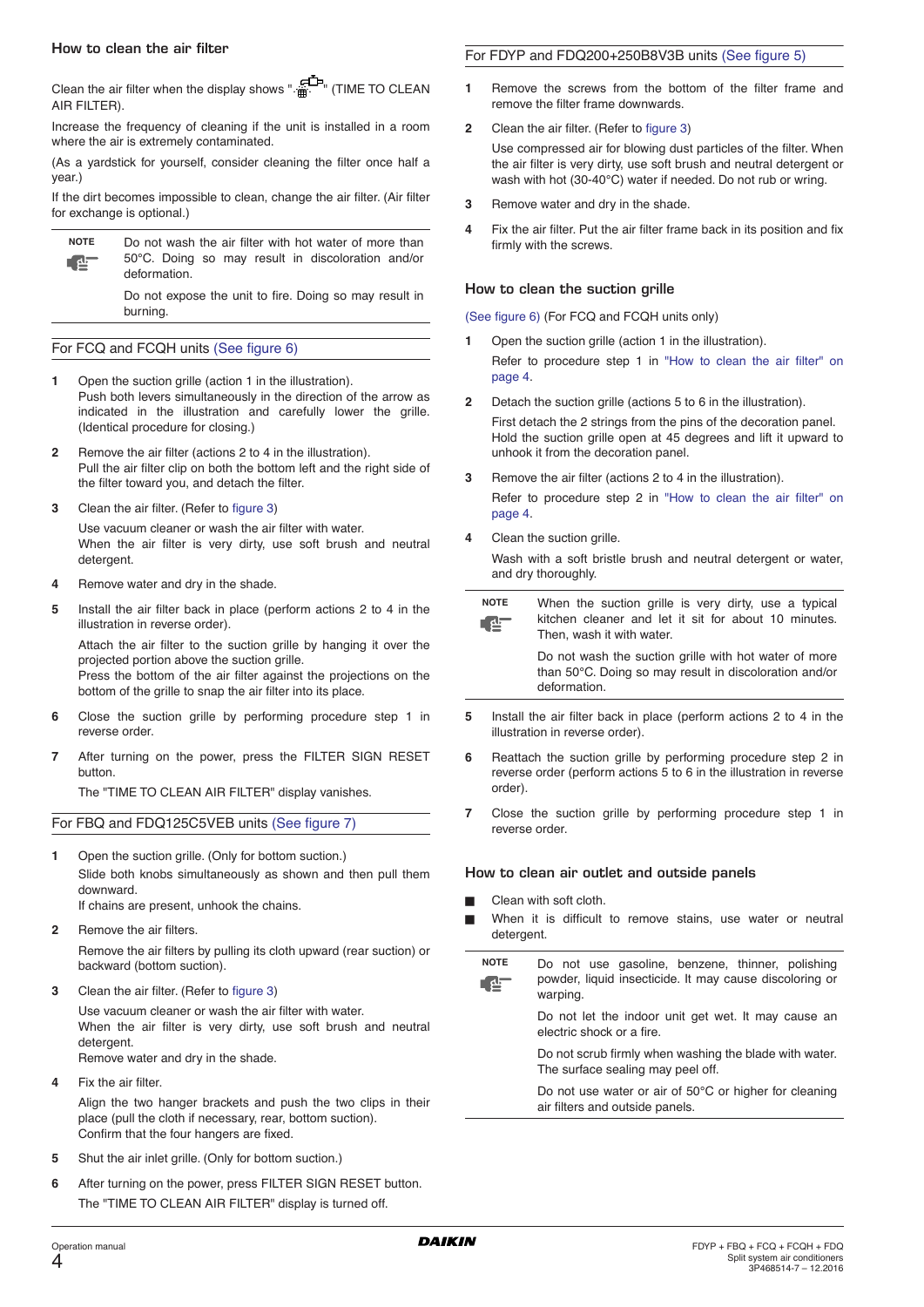#### **Start-up after a long stop**

- Confirm the following.
	- Check that the air inlet and outlet are not blocked. Remove any obstacle.
	- Check if the earth is connected.
	- Is there a broken wire somewhere? Contact your dealer if there are any problems.
- Clean the air filter and outside panels.
	- After cleaning the air filter, make sure to attach it.
- Turn on the main power supply switch.
	- The control panel display lights when the power is turned on.
	- To protect the unit, turn on the main power switch at least 6 hours before operation.

#### **What to do when stopping the system for a long period**

- Turn on FAN OPERATION for a half day and dry the unit. - Refer to the manual of the remote controller.
- Cut off the power supply.
	- When the main power switch is turned on, some wattage is being consumed even if the system is not operating.
	- The remote controller display will be switched off when the main power switch is turned off.
- Clean the air filter and the exterior. Be sure to replace the air filter to its original place after cleaning. Refer to ["Maintenance"](#page-4-2) [on page 3.](#page-4-2)

# <span id="page-6-0"></span>**NOT A MALFUNCTION OF THE AIR CONDITIONER**

The following symptoms do not indicate air conditioner malfunction.

#### *The system does not operate*

The system does not restart immediately after the ON/OFF button is pressed.

If the OPERATION lamp lights, the system is in its normal operating condition.

It does not restart immediately because one of its safety devices actuates to prevent the system from being overloaded.

The system will turn on again automatically after three minutes.

The system does not restart immediately when the TEMPERATURE SETTING button is returned to its former position after pushing.

It does not restart immediately because one of its safety devices actuates to prevent the system from being overloaded.

The system will turn on again automatically after three minutes.

The system does not start when the display shows " $\lceil$ (EXTERNAL CONTROL ICON) and it flashes for a few seconds after pressing an operation button.

This is because the system is controlled or disabled by another controller with a higher priority.

When the display flashes, it indicates that the system cannot be controlled by this indoor unit.

The system does not start immediately after the power supply is turned on.

Wait one minute until the micro computer is prepared for operation.

The outdoor unit has stopped.

This is because the room temperature has reached the set temperature. The unit switches to fan operation.

 $\frac{1}{\sqrt{2}}$  (EXTERNAL CONTROL ICON) is displayed on the remote controller and the actual operation is different from the remote controller setting.

For multi split models, the micro computer executes the following control depending on the operation mode of other indoor units.

Before you start to operate, the other indoor unit(s) is (are) already operating. When the operation mode of this unit is different from your choice, the indoor unit of your room may be put in waiting condition. (Fan: Stop, Horizontal flap: Horizontal position)

|                | <b>Operation mode</b> |     |          |                |  |  |  |  |  |  |  |
|----------------|-----------------------|-----|----------|----------------|--|--|--|--|--|--|--|
| Your room      | Other room(s)         |     |          |                |  |  |  |  |  |  |  |
|                | <b>Cooling</b>        | Dry | Fan only | <b>Heating</b> |  |  |  |  |  |  |  |
| Cooling        | О                     |     | O        | w              |  |  |  |  |  |  |  |
| Dry            | О                     |     | О        | W              |  |  |  |  |  |  |  |
| Fan only       | Ω                     |     | Ω        | W              |  |  |  |  |  |  |  |
| <b>Heating</b> | W                     | W   | w        |                |  |  |  |  |  |  |  |

**O**: your unit can operate **W**: your unit in waiting mode

- When the total cooling capacity of all indoor units which are operating is beyond the capacity limit of the outdoor unit, your indoor unit will be put in waiting condition. (Fan and horizontal flap: Same as setting: (cooling only model only))
- After cooling mode operation of the unit of your room, when other unit(s) start to operate, the unit of your room may operate as follows: Fan: L tab, Horizontal flap: Horizontal position.
- The fan speed is different from the setting. Pressing the fan speed contol button does not change the fan speed. When the room temperature reaches the set temperature in
	- heating mode, the capacity supply from the outdoor unit has stopped and the indoor unit operates in fan only mode (L tab). In case of multi split, the indoor unit alternately operates fan stop and fan only mode (L tab).

This is to prevent the cool air from being blown directly onto anyone present in the room.

#### *Air blow direction is not as specified*

- Actual air blow direction is not as shown on the remote controller.
- Automatic swing setting does not work.

Refer to the manual of the remote controller.

#### *White mist comes out of a unit*

When humidity is high during cooling operation (In oily or dusty places).

If the inside of an indoor unit is extremely contaminated, the temperature distribution inside a room becomes uneven. It is necessary to clean the inside of the indoor unit. Ask your dealer for details on cleaning the unit. This operation requires a qualified service person.

When the system is changed over to HEATING OPERATION after DEFROST OPERATION. Moisture generated by DEFROST becomes steam and exits.

#### *Noise of air conditioners*

- A "ringing" sound is heard after the unit is started.
- This sound is generated by the temperature regulator working. It will quiet down after about a minute.
- A continuous low "hissing" sound is heard when the system is in COOLING or DEFROST OPERATION. This is the sound of refrigerant gas flowing through both indoor and outdoor units.
- A "hissing" sound which is heard at the start or immediately after the stop of operation or which is heard at the start or immediately after the stop of DEFROST OPERATION. This is the noise of refrigerant caused by flow stop and flow change.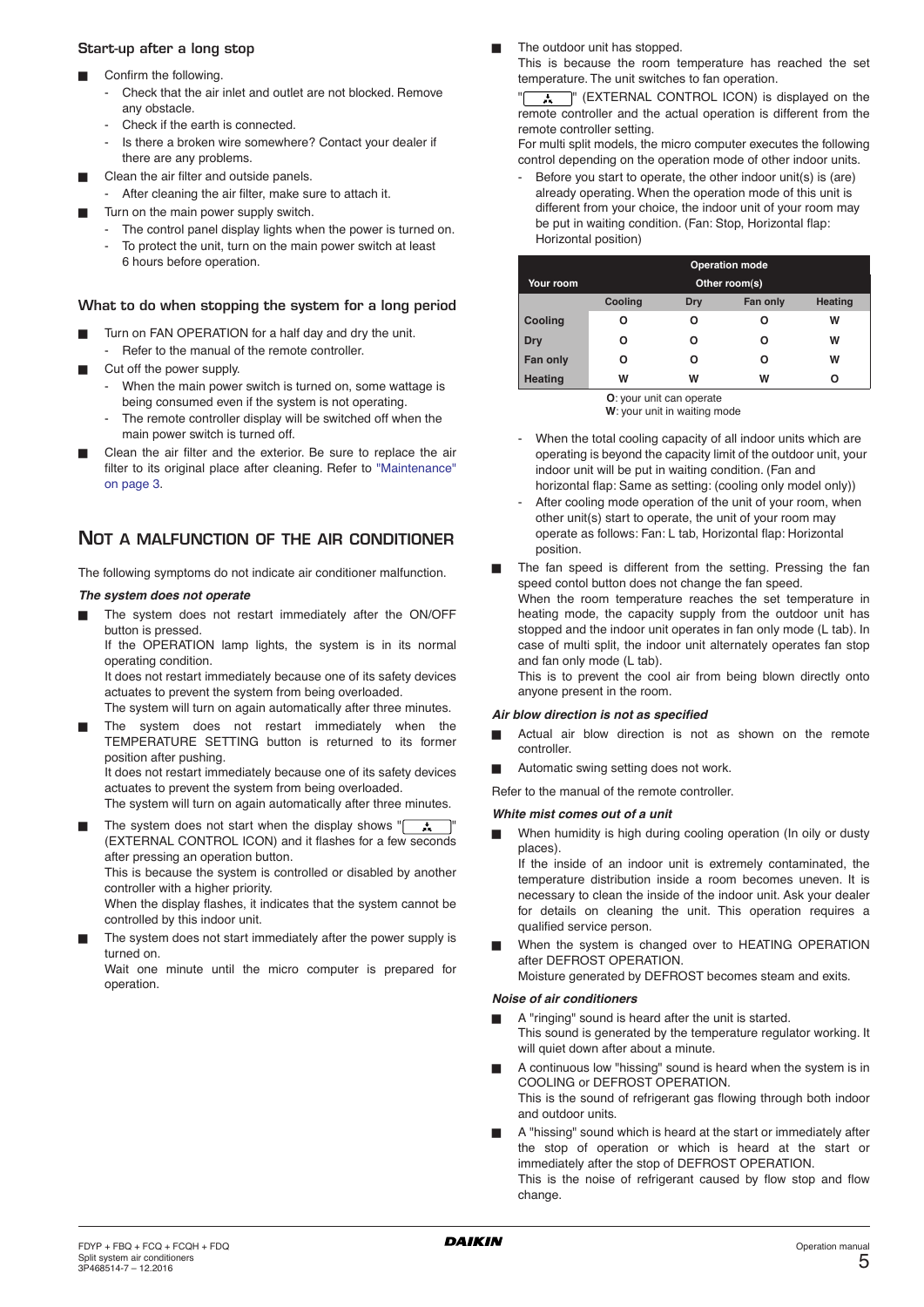- A continuous low "swishing" sound is heard when the system is in COOLING OPERATION or at a stop. The noise is heard when the drain pump is in operation.
- A "squeaking" sound is heard when the system is in operation or after the stop of operation. Expansion and contraction of plastic parts caused by temperature change makes this noise.

#### *Dust from the units*

Dust may blow out from the unit after starting operation from long resting time. Dust absorbed by the unit blows out.

#### *The units give off odours*

The unit absorbs the smell of rooms, furniture, cigarettes, etc., and then emits them.

# The liquid crystal display of the remote controller shows " $\beta\beta$ "

- Happens immediately after the main power supply switch is turned on.
	- Shows that the remote controller is in normal condition. Continues temporarily.

# <span id="page-7-1"></span>**TROUBLESHOOTING**

If one of the following malfunctions occurs, take the measures shown below and contact your dealer.

The system must be repaired by a qualified service person.

#### **WARNING**

When the air conditioner is in abnormal conditions (burning smell, etc.) unplug the power cord from the outlet and contact your dealer.

Continued operation under such circumstances may result in a failure, electric shock and fire.

If a safety device such as a fuse, a breaker, or an earth leakage breaker frequently actuates, or ON/OFF switch does not properly work.

Measure: Turn off the main power switch.

- If water leaks from unit.
- Measure: Stop the operation.
- If the display " $\frac{1}{100}$ " (INSPECTION), "UNIT No.", and the OPERATION lamp flashes and the "MALFUNCTION CODE" appears.

Measure: Notify your dealer and inform him/her of the display.

If the system does not operate properly, except for the above mentioned case, and none of the above mentioned malfunctions are evident, investigate the system according to the following procedures.

#### *If the system does not operate at all.*

- Check if there is a power failure.
- Wait until power is restored. If power failure occurs during operation, the system automatically restarts immediately after the power supply recovers.
- Check if the fuse has blown or breaker has been tripped. Change the fuse or set the breaker.

#### *If the system stops operating after operation is complete.*

- Check if the air inlet or outlet of outdoor or indoor unit is blocked by obstacles.
	- Remove the obstacle and make it well-ventilated.
- Check if the air filter is clogged. Ask a qualified service person to clean the air filter.

#### *The system operates but it does not sufficiently cool or heat.*

- If the air inlet or outlet of the indoor or the outdoor unit is blocked with obstacles.
	- Remove the obstacle and make it well-ventilated.
- If the air filter is clogged. Ask a qualified service person to clean the air filter.
- If the set temperature is not proper. (Refer to the manual of the remote controller)
- If the FAN SPEED CONTROL button is set to LOW SPEED. (Refer to the manual of the remote controller)
- If the air flow angle is not proper. (Refer to the manual of the remote controller)
- If the doors or the windows are open. Shut doors or windows to prevent wind from coming in.
- If direct sunlight enters the room (when cooling). Use curtains or blinds.
- When there are too many inhabitants in the room. Cooling effect decreases if heat gain of the room is too large.
- If the heat source of the room is excessive (when cooling). Cooling effect decreases if heat gain of the room is too large.

# <span id="page-7-0"></span>**DISPOSAL REQUIREMENTS**

Dismantling of the unit, treatment of the refrigerant, of oil and of other parts must be done in accordance with relevant local and national legislation.

Only for FBQ35~140, FCQ35~140, FCQH71~140, and FDQ125 units.



Your air conditioning product is marked with this symbol. This means that electrical and electronic products shall not be mixed with unsorted household waste.

Do not try to dismantle the system yourself: the dismantling of the air conditioning system, treatment of the refrigerant, of oil and of other parts must be done by a qualified installer in accordance with relevant local and national legislation.

Air conditioners must be treated at a specialized treatment facility for re-use, recycling and recovery. By ensuring this product is disposed of correctly, you will help to prevent potential negative consequences for the environment and human health. Please contact the installer or local authority for more information.

Batteries must be removed from the remote controller and disposed of separately in accordance with relevant local and national legislation.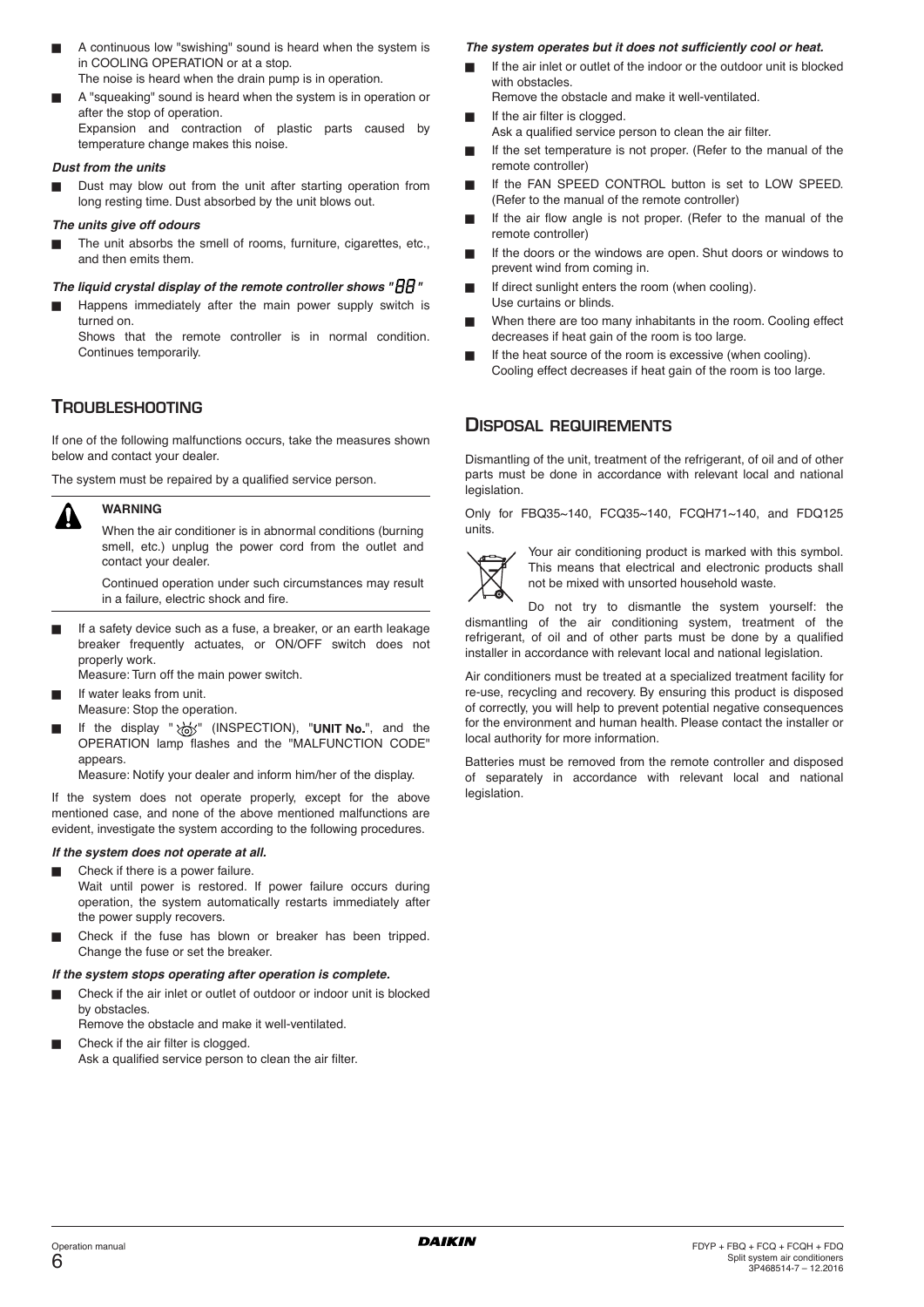

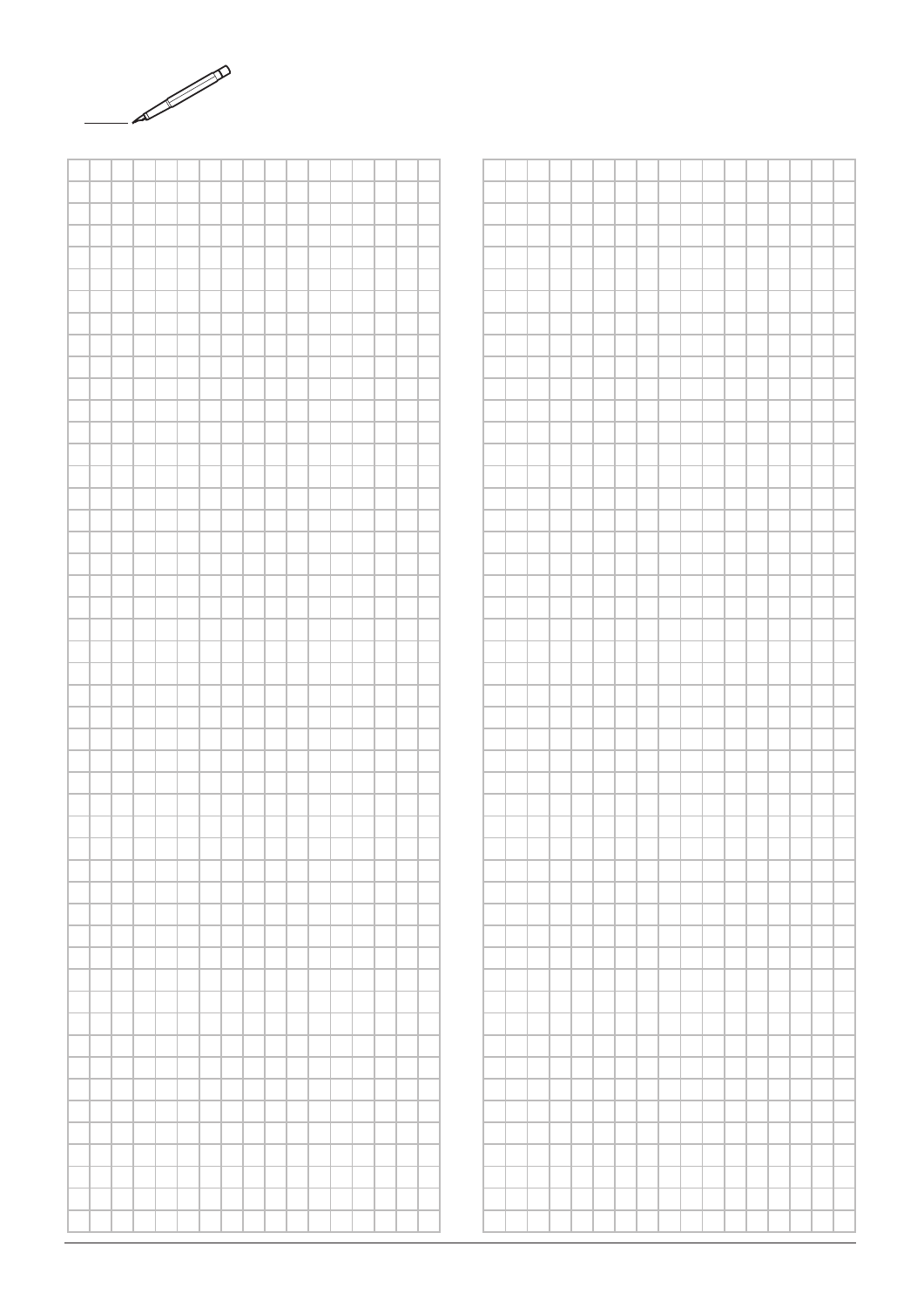

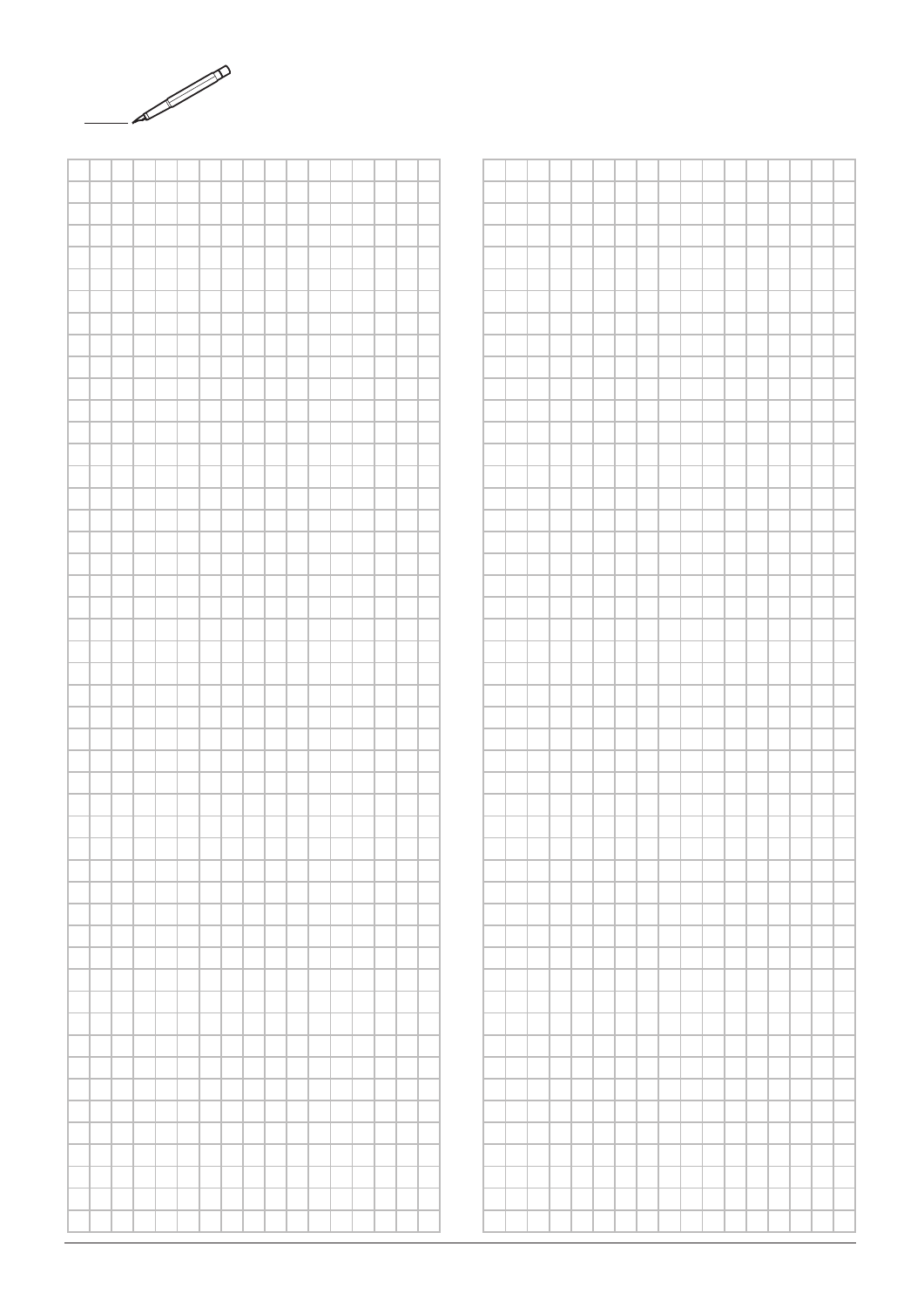